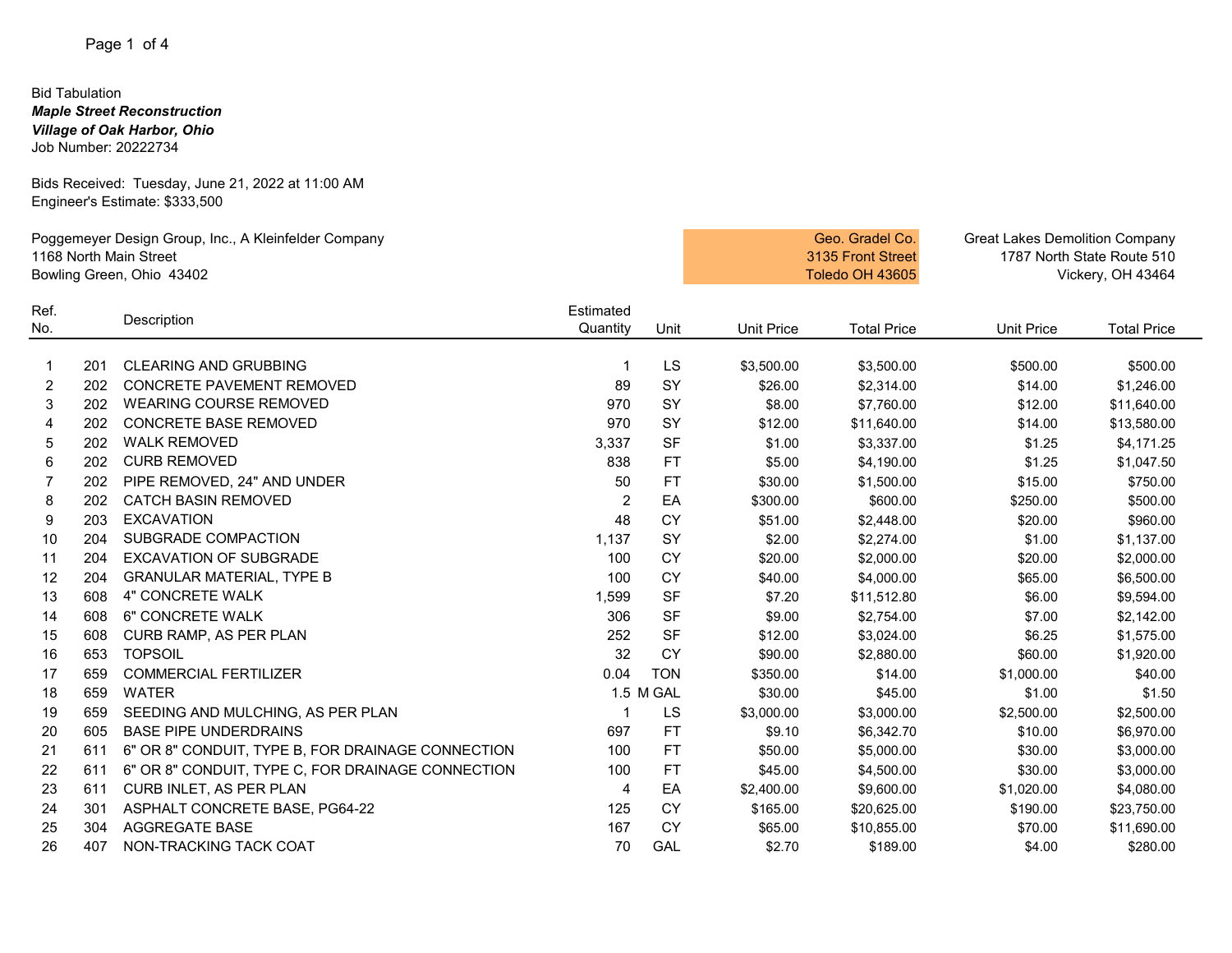# Bid Tabulation

*Maple Street Reconstruction Village of Oak Harbor, Ohio*

Job Number: 20222734

Bids Received: Tuesday, June 21, 2022 at 11:00 AM Engineer's Estimate: \$333,500

| Poggemeyer Design Group, Inc., A Kleinfelder Company<br>1168 North Main Street<br>Bowling Green, Ohio 43402 |             |                                                                          |                       |           |                   | Geo. Gradel Co.<br>3135 Front Street<br>Toledo OH 43605 | <b>Great Lakes Demolition Company</b><br>1787 North State Route 510<br>Vickery, OH 43464 |                    |
|-------------------------------------------------------------------------------------------------------------|-------------|--------------------------------------------------------------------------|-----------------------|-----------|-------------------|---------------------------------------------------------|------------------------------------------------------------------------------------------|--------------------|
| Ref.<br>No.                                                                                                 |             | Description                                                              | Estimated<br>Quantity | Unit      | <b>Unit Price</b> | <b>Total Price</b>                                      | <b>Unit Price</b>                                                                        | <b>Total Price</b> |
| 27                                                                                                          | 441         | ASPHALT CONCRETE SURFACE COURSE, TYPE 1, (449), PG64-<br>22. AS PER PLAN | 42                    | CY        | \$270.00          | \$11,340.00                                             | \$245.00                                                                                 | \$10,290.00        |
| 28                                                                                                          | 452         | 6" NON -REINFORCED CONCRETE PAVEMENT, CLASS QC 1P                        | 79                    | <b>SY</b> | \$65.00           | \$5,135.00                                              | \$65.00                                                                                  | \$5,135.00         |
| 29                                                                                                          | 609         | CURB, TYPE 6                                                             | 117                   | <b>FT</b> | \$32.00           | \$3.744.00                                              | \$24.00                                                                                  | \$2,808.00         |
| 30                                                                                                          | 609         | <b>COMBINATION CURB AND GUTTER, TYPE 2</b>                               | 697                   | <b>FT</b> | \$27.00           | \$18.819.00                                             | \$26.00                                                                                  | \$18,122.00        |
| 31                                                                                                          | 611         | 8" SANITARY SEWER                                                        | 322                   | <b>FT</b> | \$60.00           | \$19,320.00                                             | \$80.00                                                                                  | \$25,760.00        |
| 32                                                                                                          | 611         | <b>SANITARY MANHOLE</b>                                                  | 3                     | EA        | \$6,000.00        | \$18,000.00                                             | \$2,850.00                                                                               | \$8,550.00         |
| 33                                                                                                          | <b>SPEC</b> | 6" SANITARY SERVICE LATERAL                                              | 127                   | FT        | \$95.00           | \$12,065.00                                             | \$40.00                                                                                  | \$5,080.00         |
| 34                                                                                                          | 638         | 6" WATER MAIN AND FITTINGS                                               | 463                   | <b>FT</b> | \$110.00          | \$50,930.00                                             | \$110.00                                                                                 | \$50,930.00        |
| 35                                                                                                          | 638         | WATER SERVICE CONNECTION, SHORT                                          | 5                     | EA        | \$1,000.00        | \$5,000.00                                              | \$1,850.00                                                                               | \$9,250.00         |
| 36                                                                                                          | 638         | WATER SERVICE CONNECTION, LONG                                           |                       | EA        | \$2,000.00        | \$8,000.00                                              | \$1,550.00                                                                               | \$6,200.00         |
| 37                                                                                                          | 638         | 6" GATE VALVE AND VALVE BOX                                              | 3                     | EA        | \$1,700.00        | \$5,100.00                                              | \$2,750.00                                                                               | \$8,250.00         |
| 38                                                                                                          | 638         | 16" X 6" TAPPING SLEEVE, VALVE AND VALVE BOX                             |                       | EA        | \$7,300.00        | \$7,300.00                                              | \$12,500.00                                                                              | \$12,500.00        |
| 39                                                                                                          | 638         | FIRE HYDRANT ASSEMBLY, AS PER PLAN                                       |                       | EA        | \$5,000.00        | \$5,000.00                                              | \$5,100.00                                                                               | \$5,100.00         |
| 40                                                                                                          | 638         | ABADNON EXISTING WATER MAIN                                              |                       | LS        | \$2,000.00        | \$2,000.00                                              | \$8,500.00                                                                               | \$8,500.00         |
| 41                                                                                                          | 644         | <b>STOP LINE</b>                                                         | 24                    | FT        | \$15.00           | \$360.00                                                | \$17.00                                                                                  | \$408.00           |
| 42                                                                                                          | 644         | <b>CROSSWALK LINE</b>                                                    | 148                   | <b>FT</b> | \$10.00           | \$1,480.00                                              | \$17.00                                                                                  | \$2,516.00         |
| 43                                                                                                          | 614         | <b>MAINTAINING TRAFFIC</b>                                               |                       | LS        | \$6,500.00        | \$6,500.00                                              | \$4,000.00                                                                               | \$4,000.00         |
| 44                                                                                                          | 623         | CONSTRUCTION LAYOUT STAKES AND SURVEYING                                 |                       | LS        | \$4,500.00        | \$4,500.00                                              | \$8,250.00                                                                               | \$8,250.00         |
| 45                                                                                                          | 624         | <b>MOBILIZATION</b>                                                      |                       | LS        | \$12,000.00       | \$12,000.00                                             | \$35,000.00                                                                              | \$35,000.00        |
| 46                                                                                                          |             | SPEC PRECONSTRUCTION VIDEO                                               |                       | LS        | \$1,000.00        | \$1,000.00                                              | \$1,200.00                                                                               | \$1,200.00         |

| <b>CORRECTED BASE BID PRICE</b><br>BASE BID PRICE AS SUBMITTED | \$323,497.50 | \$342,423.25 |
|----------------------------------------------------------------|--------------|--------------|
| <b>BID BOND</b>                                                | <b>YES</b>   | <b>YES</b>   |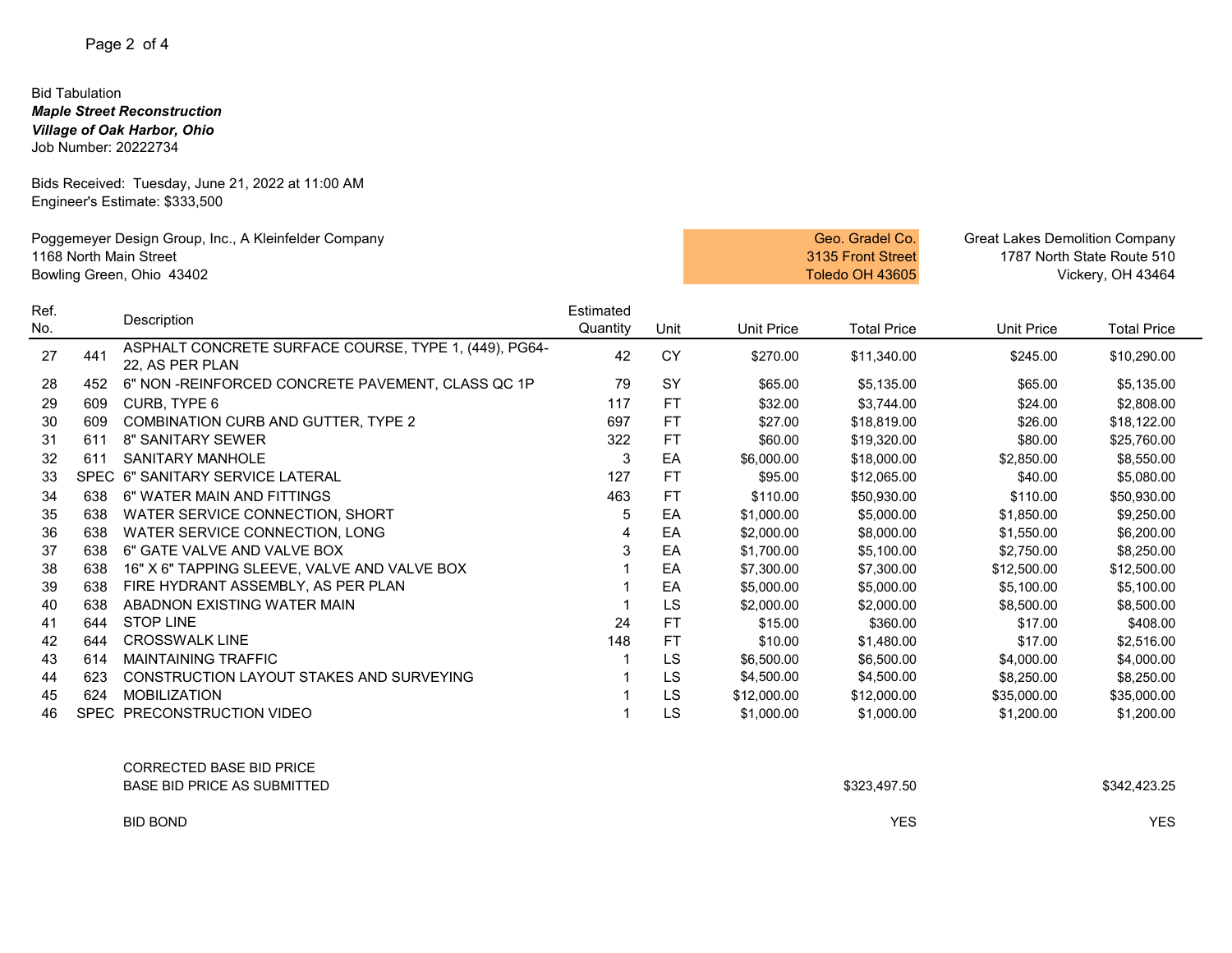## Page 3 of 4

### Bid Tabulation *Maple Street Reconstruction Village of Oak Harbor, Ohio* Job Number: 20222734

Bids Received: Tuesday, June 21, 2022 at 11:00 AM Engineer's Estimate: \$333,500

Poggemeyer Design Group, Inc., A Kleinfelder Company 1168 North Main Street Bowling Green, Ohio 43402

Helms and Sons Excavating Inc. 1753 Lima Ave. Findlay, Ohio 45840

| Ref. |     | Description                                       | Estimated      |            |                   |                    |
|------|-----|---------------------------------------------------|----------------|------------|-------------------|--------------------|
| No.  |     |                                                   | Quantity       | Unit       | <b>Unit Price</b> | <b>Total Price</b> |
| 1    | 201 | <b>CLEARING AND GRUBBING</b>                      | 1              | LS         | \$5,000.00        | \$5,000.00         |
| 2    | 202 | <b>CONCRETE PAVEMENT REMOVED</b>                  | 89             | SY         | \$20.00           | \$1,780.00         |
| 3    | 202 | <b>WEARING COURSE REMOVED</b>                     | 970            | SY         | \$8.00            | \$7,760.00         |
| 4    | 202 | <b>CONCRETE BASE REMOVED</b>                      | 970            | SY         | \$20.00           | \$19,400.00        |
| 5    | 202 | <b>WALK REMOVED</b>                               | 3,337          | <b>SF</b>  | \$2.00            | \$6,674.00         |
| 6    | 202 | <b>CURB REMOVED</b>                               | 838            | FT         | \$3.00            | \$2,514.00         |
|      | 202 | PIPE REMOVED, 24" AND UNDER                       | 50             | <b>FT</b>  | \$10.00           | \$500.00           |
| 8    | 202 | <b>CATCH BASIN REMOVED</b>                        | $\overline{2}$ | EA         | \$275.00          | \$550.00           |
| 9    | 203 | <b>EXCAVATION</b>                                 | 48             | <b>CY</b>  | \$25.00           | \$1,200.00         |
| 10   | 204 | SUBGRADE COMPACTION                               | 1,137          | <b>SY</b>  | \$1.00            | \$1,137.00         |
| 11   | 204 | <b>EXCAVATION OF SUBGRADE</b>                     | 100            | CY         | \$12.00           | \$1,200.00         |
| 12   | 204 | <b>GRANULAR MATERIAL, TYPE B</b>                  | 100            | <b>CY</b>  | \$35.00           | \$3,500.00         |
| 13   | 608 | 4" CONCRETE WALK                                  | 1,599          | <b>SF</b>  | \$7.00            | \$11,193.00        |
| 14   | 608 | 6" CONCRETE WALK                                  | 306            | <b>SF</b>  | \$9.00            | \$2,754.00         |
| 15   | 608 | CURB RAMP, AS PER PLAN                            | 252            | <b>SF</b>  | \$16.00           | \$4,032.00         |
| 16   | 653 | <b>TOPSOIL</b>                                    | 32             | <b>CY</b>  | \$90.00           | \$2,880.00         |
| 17   | 659 | <b>COMMERCIAL FERTILIZER</b>                      | 0.04           | <b>TON</b> | \$600.00          | \$24.00            |
| 18   | 659 | <b>WATER</b>                                      |                | 1.5 M GAL  | \$1.00            | \$1.50             |
| 19   | 659 | SEEDING AND MULCHING, AS PER PLAN                 | 1              | LS         | \$2,500.00        | \$2,500.00         |
| 20   | 605 | <b>BASE PIPE UNDERDRAINS</b>                      | 697            | <b>FT</b>  | \$12.50           | \$8,712.50         |
| 21   | 611 | 6" OR 8" CONDUIT, TYPE B, FOR DRAINAGE CONNECTION | 100            | FT         | \$10.00           | \$1,000.00         |
| 22   | 611 | 6" OR 8" CONDUIT, TYPE C, FOR DRAINAGE CONNECTION | 100            | FT         | \$8.00            | \$800.00           |
| 23   | 611 | CURB INLET, AS PER PLAN                           | 4              | EA         | \$3,250.00        | \$13,000.00        |
| 24   | 301 | ASPHALT CONCRETE BASE, PG64-22                    | 125            | <b>CY</b>  | \$220.00          | \$27,500.00        |
| 25   | 304 | <b>AGGREGATE BASE</b>                             | 167            | СY         | \$60.00           | \$10,020.00        |
| 26   | 407 | NON-TRACKING TACK COAT                            | 70             | GAL        | \$2.50            | \$175.00           |